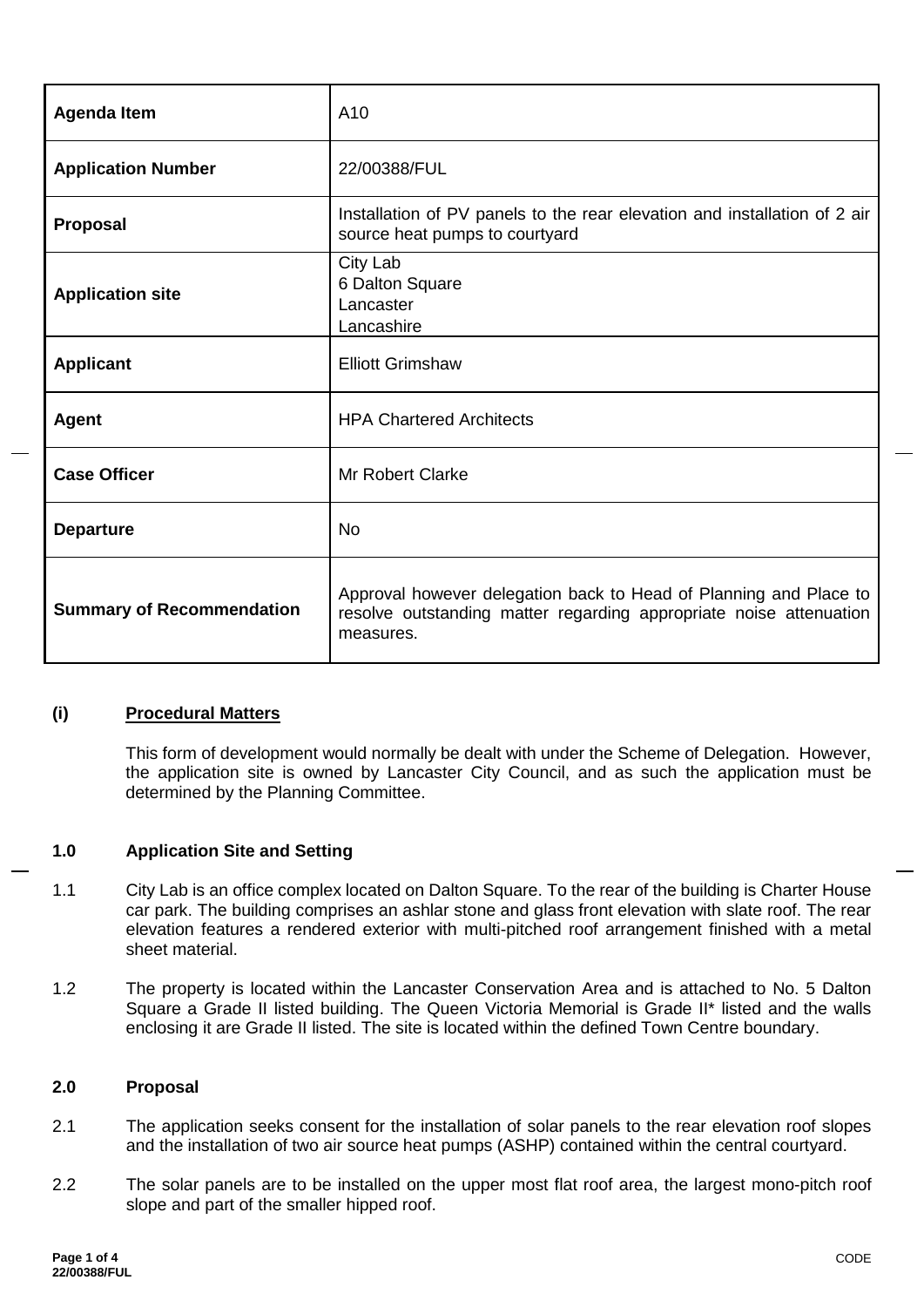2.3 The two air source heat pumps will be located within the central courtyard, mounted upon a concrete plinth and each enclosed within a noise attenuation enclosure. The units measure almost 3.7 metres in length and just over 2.2 metres in height including the enclosure and plinth height. The attenuation enclosure a metal units finished in grey (RAL 7030).

### **3.0 Site History**

3.1 A number of relevant applications relating to this site have previously been received by the Local Planning Authority. These include:

| <b>Application Number</b> | <b>Proposal</b>                                                                            | <b>Decision</b> |
|---------------------------|--------------------------------------------------------------------------------------------|-----------------|
| 08/00235/FUL              | Installation of air-conditioning unit to south elevation                                   | Permitted       |
| 09/00854/FUL              | Installation of an air conditioning unit                                                   | Permitted       |
| 11/01071/DPA              | Installation of photovoltaic solar panels to the south roof<br>slope of the rear outrigger | Permitted       |

#### **4.0 Consultation Responses**

4.1 The following responses have been received from statutory and internal consultees:

| <b>Consultee</b>            | <b>Response</b>                                                          |
|-----------------------------|--------------------------------------------------------------------------|
| Officer                     | Environmental Health   No response at the time of compiling this report. |
| <b>Conservation Officer</b> | No objection                                                             |
| <b>Property Services</b>    | No response                                                              |

- 4.2 The following responses have been received from members of the public:
	- No responses received

#### **5.0 Analysis**

- 5.1 The key considerations in the assessment of this application are:
	- Design and heritage
	- Noise
- 5.2 **Design and heritage** (Sections 16, 66 and 72 of the Listed Buildings and Conservation Area Act, National Planning Policy Framework Section 12 and 16, SPLA DPD Policy SP7: Maintaining Lancaster District's Unique Heritage, Development Management DPD Policies DM29: Key Design Principles, DM30: Sustainable Development, DM37: Development affecting Listed Buildings, DM38: Development affecting Conservation Areas, DM39: The Setting of Designated Heritage Assets, DM53: Renewable and Low Carbon Energy Generation
- 5.2.1 As set out in Policy DM53, the Council is committed to supporting the transition to a lower carbon future and will seek to maximise the renewable and low carbon energy generated in the district where this energy generation is compatible with other sustainability objectives. Lancaster City Council declared a climate change emergency in January 2019 and set a target date of 2030 to make the Council's activities net-zero carbon. Accordingly, the Council will support proposals for renewable and low carbon energy schemes, including ancillary development, where the direct, indirect, individual and cumulative impacts are, or will be made, acceptable with particular reference to the criteria I. – IV. set out in Policy DM53.
- 5.2.2 In accordance with the Listed Building and Conservation Areas Act (in particular Sections 16, 66 and 72), when considering any application that affects a Listed Building, Conservation Area or their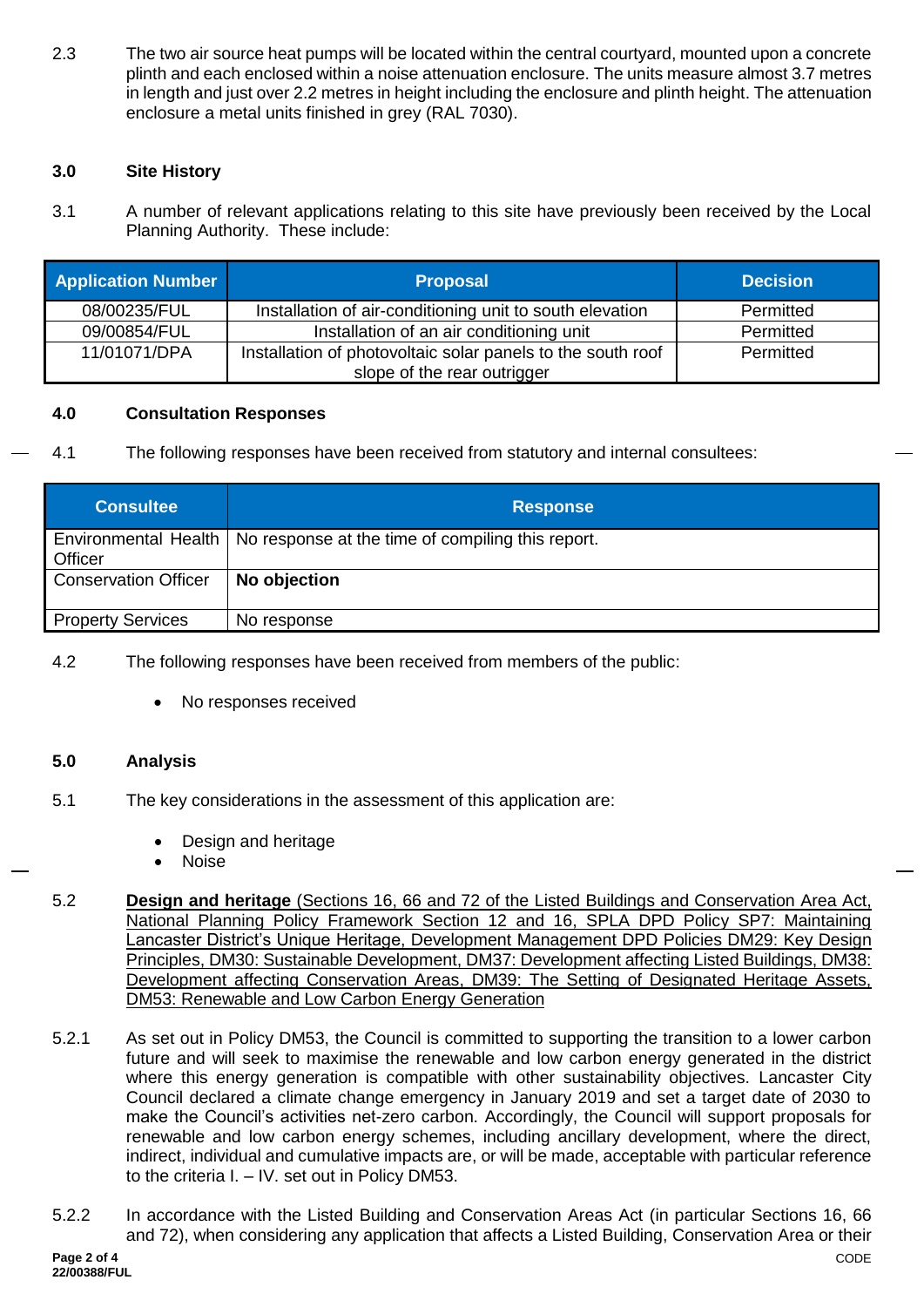setting the local planning authority must pay special attention to the desirability of persevering or enhancing the character or appearance of the heritage asset or its setting. Policy DM38 states that any development proposals and / or alterations to buildings, features and open spaces in Conservation Areas should preserve or enhance the character and appearance of the Conservation Areas. Specifically, they will be required to demonstrate that:

- 1. Proposals respect the character of the surrounding built form and its wider setting, in terms of design, siting, scale, massing, height and the materials used;
- 2. Proposals will not have an unacceptable impact on the historic street patterns / boundaries, open spaces, roofscape, skyline and setting including important views into and out of the area;
- 3. Proposals will not result in the loss or alteration of features which contribute to the special character of the building and area; and
- 4. Proposed uses are sympathetic and appropriate to the character of the existing building and will not result in any detrimental impact on the visual amenity and wider setting of the Conservation Area
- 5.2.3 This proposal is in part for the siting of solar PV panels on the rear elevations of the modern City Lab roof. The panels would largely assimilate with the modern metal clad aesthetic of this part of the building. The majority of panels would be located on the largest south facing part roof to the rear of the Square. Some panels are also proposed on the eastward facing hipped roof slopes as well as the upper most flat roof. The shallow slope of the hipped roofs and height of the flat roof would mean these panels would not be prominent.
- 5.2.4 5 Dalton Square is a Georgian Townhouse dating from the early 18C in stone ashlar and one of the group of classical buildings which enclosed the northern end of the Square. The ground floor is raised above the basement and to the rear there is a courtyard, with a rear room with a fine bow window. The listed building now forms part of the Council Offices. The listed building has been harmed by the City Block extension which heavily encloses the rear courtyard, with the latter set down at a lower level.
- 5.2.5 The proposed ASHPs are somewhat industrial in scale and form, the large units are required in order to adequately serve the office buildings. The ASHPs will provide 100% of the buildings heating demands and will replace the existing gas supply. They are to be located within the enclosed courtyard to the rear of the listed building. The units are undoubtedly large and would cause some harm to the setting of the listed building and its bow window which overlooks this space. Had this been a well-preserved context this proposal would have been more difficult to justify. However, bearing in mind the character of the space has already been eroded by the newer City Lab building and extensions and that the courtyard level is at a much lower level than the bow window, the installation would cause a relatively minor further loss of significance.
- 5.2.6 Overall, it is considered that the solar PVs would cause little or no harm to the existing building, listed building and conservation area. The identified minor level of less that substantial harm arising from the ASHPs is outweighed by the public benefits in the form the removing reliance upon nonrenewable gas supplies and the decarbonisation and improved efficiency and sustainability of building stock.
- 5.3 Noise (National Planning Policy Framework Sections 12, Section 14 and Section 15, Development Management DPD Policies DM29: Key Design Principles, DM30: Sustainable Development, DM53: Renewable and Low Carbon Energy Generation
- 5.3.1 Paragraph 187 of the NPPF sets out that planning decisions should ensure that new development can be integrated effectively with existing surrounding businesses to ensure that appropriate standards of amenity can be achieved for surrounding uses and occupants. Likewise, existing businesses and facilities should not have unreasonable restrictions placed on them as a result of development permitted after they were established. This is known as the agent of change principle.
- 5.3.2 The proposed ASHPs produce noise whilst in operation, noise data is contained within the product specification information sheet which accompanies the application. The ASHPs are to be located within the enclosed courtyard onto which numerous office facilities face. The facilities are owned and managed by the Council but are let to a range of tenants. It is important to ensure that the